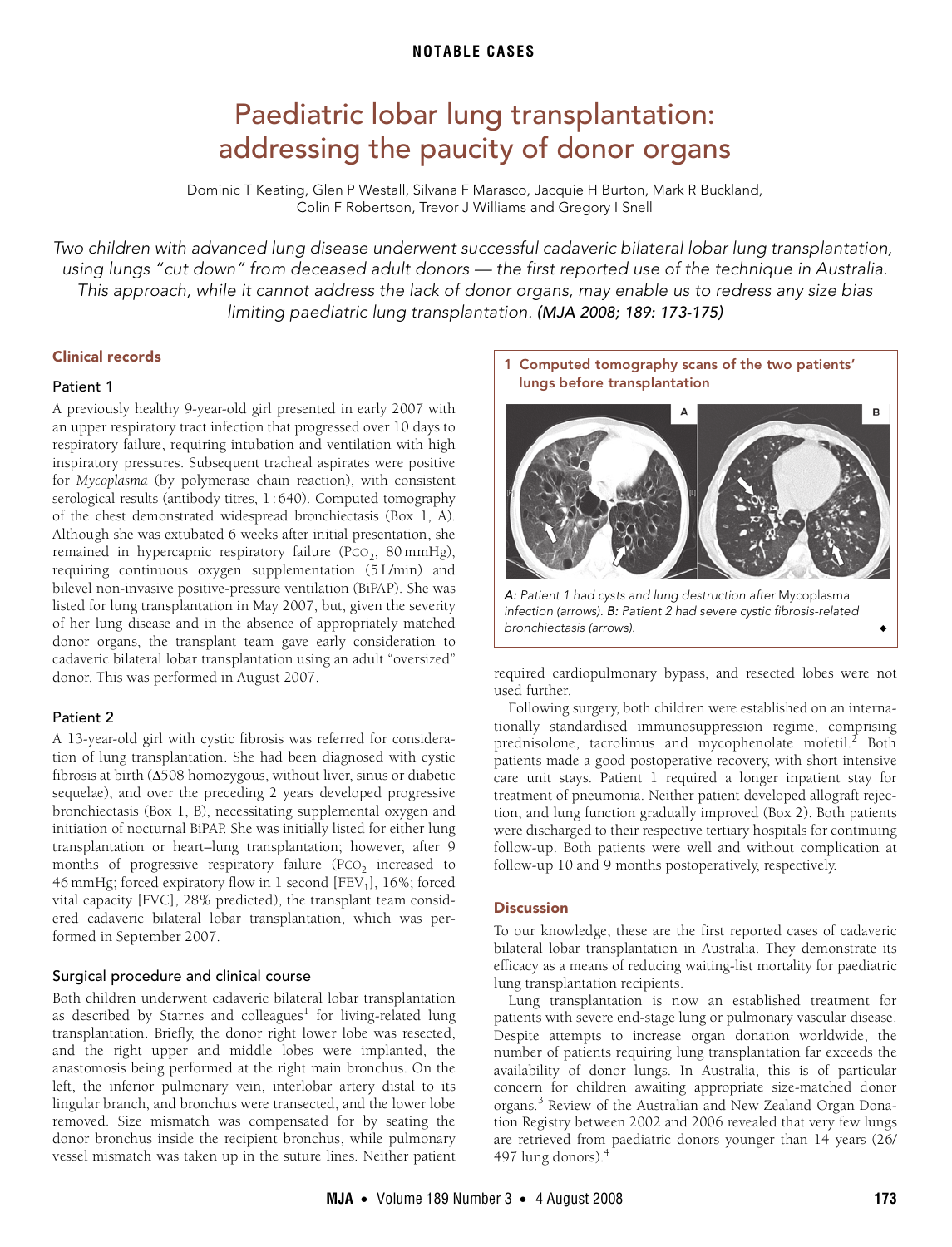<span id="page-1-2"></span>

| 2 Clinical course after cadaveric bilateral lobar transplantation in two children                                                                                     |             |                  |                                            |                                |                               |                         |                                                        |                        |                                             |                        |
|-----------------------------------------------------------------------------------------------------------------------------------------------------------------------|-------------|------------------|--------------------------------------------|--------------------------------|-------------------------------|-------------------------|--------------------------------------------------------|------------------------|---------------------------------------------|------------------------|
|                                                                                                                                                                       |             |                  |                                            |                                | 30 days                       |                         | 90 davs                                                |                        | 180 days                                    |                        |
| Patient                                                                                                                                                               | ICU<br>days | Hospital<br>days | Respiratory infection in<br>first 3 months | <b>Biopsy (ISHLT</b><br>qrade) | FEV <sub>1</sub><br>$%$ pred) | <b>FVC</b><br>$%$ pred) | FEV <sub>1</sub><br>(% pred)                           | <b>FVC</b><br>(% pred) | FEV <sub>1</sub><br>(% pred)                | <b>FVC</b><br>(% pred) |
|                                                                                                                                                                       |             | 27               | Pseudomonas, Staphylococcus                | A0                             | 0.89(40%)                     | 0.90 (37%)              |                                                        |                        | 1.02 (46%) 1.33 (54%) 1.26 (55%) 1.81 (78%) |                        |
|                                                                                                                                                                       |             |                  | Staphylococcus                             | A <sub>0</sub>                 | 1.12(72%)                     |                         | 1.27 (71%) 1.17 (75%) 1.45 (81%) 1.11 (63%) 1.66 (94%) |                        |                                             |                        |
| ICU = intensive care unit. ISHLT = International Society for Heart and Lung Transplantation. FEV <sub>1</sub> = forced expiratory flow in 1 second. pred = predicted. |             |                  |                                            |                                |                               |                         |                                                        |                        |                                             |                        |

ICU = intensive care unit. ISHLT = International Society for Heart and Lung Transplantation. FEV1 = forced expiratory flow in 1 second. pred = predicted.  $FVC = forced$  vital capacity

The number of children with severe lung disease warranting consideration of lung transplantation, both globally and in Australia, is, fortunately, very small. The most recent data from the International Society for Heart and Lung Transplantation show that only 65 paediatric lung transplantations were performed worldwide in [2](#page-1-1)005.<sup>2</sup> However, of concern is that waiting-list mortality is greater for children than for adults — a worrying trend as fewer paediatric lung transplantations have been performed per annum, while adult lung transplantation numbers have increased.<sup>[5](#page-2-3)</sup>

In Australia during 2006, 181 donor lungs were offered for lung transplantation, with only seven paediatric donors contributing, all of whom were aged 6–14 years (Ross Pettersson, Australian and New Zealand Cardiothoracic Organ Transplant Registry and Heart Transplant Data Manager, St Vincent's Hospital, Sydney, NSW, personal communication). Despite an active policy of utilising "extended" donor organs (eg, from older donors or donors with previous cancer, smoking or aspiration history) wherever possible, only 30%–50% of available lungs are actually suitable for trans-plantation,<sup>[6](#page-2-4)</sup> further diminishing the number of available donor lungs, which is low by international standards.<sup>[7](#page-2-5)</sup> In the absence of appropriately size-matched organs, children from our institution have died while on the waiting list (2/9 listed in 2000–2007); after reviewing the 2007 donor referrals, it became apparent that the children described here would most likely have died while waiting.

Minimising paediatric waiting-list mortality requires consideration of non-traditional donor sources, such as live donors, who have been used in small numbers in the United States and Japan.<sup>[8](#page-2-6)</sup> The technique involves a bilateral lobar transplantation, typically taking one lobe from each of two larger, usually related, adult donors. Outcomes for living-donor bilateral lobar transplantation are similar to cadaveric lung transplantation, but there are significant ethical and technical issues with such an approach, and a potential 300% mortality rate. The number of these procedures being performed is declining.<sup>5</sup> To our knowledge, no centre presently offers this service in Australia.

In adults, cadaveric lungs have been cut down to facilitate lung transplantation where size mismatch between donor and recipient could prevent transplant.<sup>9</sup> Typically, this involves non-anatomical "lung shaving" or anatomical lobar resection. Rarely is this a bilateral extensive procedure, given the potential complications, including persistent air leaks, airway stenoses and stump dehiscence. Lobar transplantation is not specific to lung transplantation and has become common practice in liver transplantation; lessons may be learned from these experiences.[10](#page-2-8)

Paediatric lobar transplantation has not been widely performed outside of the living-related scenario, but despite the additional surgical complexity, outcomes have proven comparable to cadaveric lung transplantation[.8,](#page-2-6)[9](#page-2-7) Starnes and colleagues' work suggests

our two patients can be expected to ultimately achieve nearnormal lung function, $^{11}$  $^{11}$  $^{11}$  and their total lung capacity will increase as they grow[.12](#page-2-2)

Cutting down cadaveric adult donor lungs for use in paediatric recipients raises ethical and practical issues about removing donor lungs from an already insufficient adult pool. Should lungs that might "perfectly" match an adult be cut down for a paediatric patient? Is a child more deserving than an adult? Our approach to reducing waiting-list mortality is to perform transplantation on recipients with the most severe lung disease at the first opportunity, and both these children satisfied that criterion.

In conclusion, our cases illustrate the difficulty experienced by many centres in acquiring an adequate number of donor lungs to service the needs of the paediatric lung transplantation waiting list. Using cut-down adult donor lungs had a good outcome in both our patients. Such an approach is likely to expand the donor pool available for children needing lung transplantation, thereby reducing the high waiting-list mortality experienced by this age group.

#### Competing interests

None identified.

## Author details

Dominic T Keating, MD, MRCPI, Respiratory Fellow<sup>1,2</sup> Glen P Westall, FRACP, PhD, Physician, Lung Transplant Service<sup>1</sup> Silvana F Marasco, MS, FRACS, Head of Lung Transplantation Surgery, CJ Officer Brown Department of Cardiothoracic Surgery<sup>1</sup> Jacquie H Burton, DipAppSci(Nursing), BN, GradDipPaed, Paediatric Lung Transplant Coordinator<sup>1,2</sup> Mark R Buckland, MB BS, FANZCA, Director of Cardiothoracic Anaesthesia<sup>1,2</sup> Colin F Robertson, MSc(Epi), MD, FRACP, Director of Respiratory Medicine and Professor of Paediatrics<sup>3</sup> Trevor J Williams, MB BS, FRACP, MD, Clinical Director, Department of Allergy, Immunology and Respiratory Medicine<sup>1,2</sup> Gregory I Snell, MB BS, FRACP, MD, Director of Lung Transplant Service<sup>1</sup> 1 Alfred Hospital, Melbourne, VIC. 2 Monash University, Melbourne, VIC. 3 University of Melbourne, Melbourne, VIC.

Correspondence: d.keating@alfred.org.au

## References

- <span id="page-1-0"></span>1 Starnes VA, Barr ML, Cohen RG. Lobar transplantation. Indications, technique, and outcome. J Thorac Cardiovasc Surg 1994; 108: 403-410; discussion 410-411.
- <span id="page-1-1"></span>2 Waltz DA, Boucek MM, Edwards LB, et al. Registry of the International Society for Heart and Lung Transplantation: ninth official pediatric lung and heart–lung transplantation report — 2006. J Heart Lung Transplant 2006; 25: 904-911.